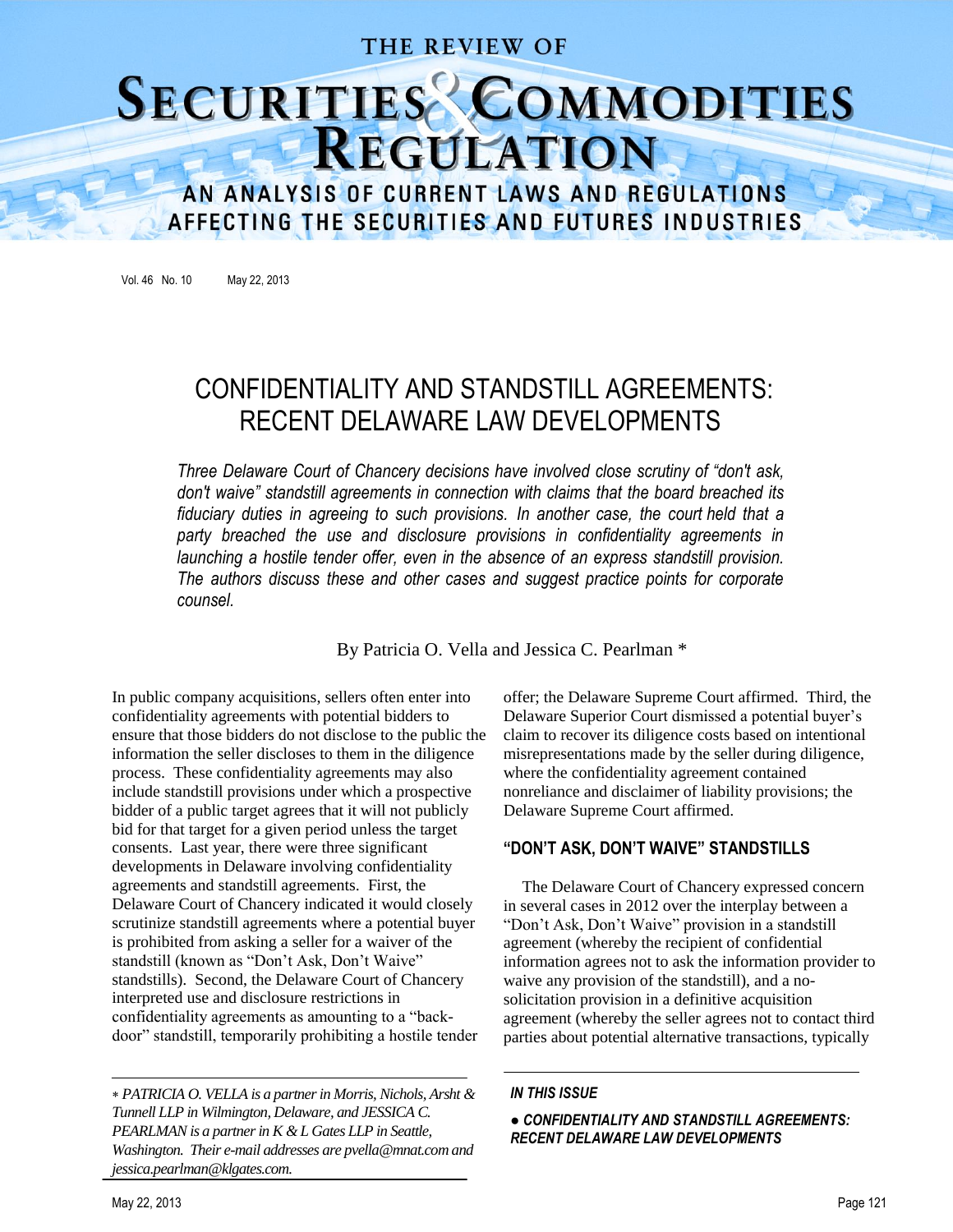*RSCR Publications LLC* Published 22 times a year by RSCR Publications LLC. Executive and Editorial Offices, 2628 Broadway, Suite 29A, New York, NY 10025-5055. Subscription rates: \$1,197 per year in U.S., Canada, and Mexico; \$1,262 elsewhere (air mail delivered). A 15% discount is available for qualified academic libraries and full-time teachers. For subscription information and customer service call (866) 425-1171 or visit our Web site a[t www.rscrpubs.com.](http://www.rscrpubs.com/) General Editor: Michael O. Finkelstein; tel. 212-876-1715; e-mail mofinkelstein@gmail.com. Associate Editor: Sarah Strauss Himmelfarb; tel. 301-294-6233; e-mail shimmelfarb@comcast.net. To submit a manuscript for publication contact Ms. Himmelfarb. Copyright © 2013 by RSCR Publications LLC. ISSN: 0884-2426. Reproduction in whole or in part prohibited except by permission. All rights reserved. Information has been obtained by *The Review of Securities & Commodities Regulation* from sources believed to be reliable. However, because of the possibility of human or mechanical error by our sources, *The Review of Securities & Commodities Regulation* does not guarantee the accuracy, adequacy, or completeness of any information and is not responsible for any errors or omissions, or for the results obtained from the use of such information.

subject to a fiduciary out permitting discussions if the seller is approached by a third party). One purpose of "Don't Ask, Don't Waive" provisions is to prohibit bidders involved in the sales process from approaching the target requesting a waiver of the standstill provisions after the target enters into a definitive acquisition agreement with another party. "Don't Ask, Don't Waive" provisions therefore incentivize potential bidders to put in their highest bids during the sales process – otherwise they will be precluded from making any additional offers. Although the court has not identified a bright-line rule, it addressed these "Don't Ask, Don't Waive" provisions in three different cases in 2012. Overall, the court expressed concern over the effect these provisions may have on a target board's fiduciary duty to maximize value for its stockholders in certain circumstances. These three Delaware Court of Chancery rulings highlight the issues at play and the factually dependent nature of the court's analysis.

#### **In re Celera Corp. Shareholder Litigation**<sup>1</sup>

In *Celera*, in the context of a court-approved settlement, the court discussed the potentially problematic interaction between a "Don't Ask, Don't Waive" standstill and a no-solicitation clause, suggesting that the provisions may collectively "operate to ensure an informational vacuum" in violation of Delaware law.

The board of directors of Celera Corporation had retained an investment banker to market all or part of the company. Celera entered into confidentiality agreements with five bidders. Each confidentiality agreement contained a provision that prohibited the bidder from requesting a waiver of the standstill. The acquisition agreement contained a no-solicitation provision and an agreement not to waive any existing standstills unless not waiving would be inconsistent with the board's fiduciary duty. In a proposed settlement with the plaintiffs, Celera agreed to reduce the termination fee, modify the no-solicitation provision to invite competing offers from the potential bidders subject to the "Don't Ask, Don't Waive" standstills, and extend the tender offer period.

————————————————————

In its approval of the settlement, the court noted that "Don't Ask, Don't Waive" provisions are not *per se*  unenforceable. The court explained that standstill agreements, including those containing "Don't Ask, Don't Waive" provisions, when "viewed in isolation" function to "foster legitimate objectives," such as ensuring that confidential information is not misused, establishing the "rules of the game that promote an orderly auction," and providing a corporation with leverage to "extract concessions from the parties who seek to make a bid."

The court also noted that a no-solicitation provision, when viewed in isolation, appears legitimate: although the agreement prevented Celera from contacting potentially interested parties, it contained a fiduciary out permitting the board to waive the standstills if the failure to waive would be inconsistent with the board's fiduciary obligations to stockholders.

The court viewed the pairing of a "Don't Ask, Don't Waive" standstill with a no-solicitation provision, as in this case, as "more problematic." "Don't Ask, Don't Waive" standstills prevent previously interested parties from informing the board of their continued interest, and the no-solicitation clause prevents the board from inquiring further as to those parties' interest. The court explained this "measure of willful blindness" arguably "emasculates whatever protections" the fiduciary exception to the no-solicitation provision and the agreement not to waive existing standstills otherwise could have provided. However, although the *Celera* court noted this potentially problematic interaction, it stopped short of creating a *per se* rule invalidating "Don't Ask, Don't Waive" provisions.

#### **In re Complete Genomics, Inc. Shareholder Litigation**<sup>2</sup>

A few months after its decision in *Celera*, in a twopart bench ruling in *Complete Genomics*, the Court of

————————————————————

 $2$  Telephonic Ruling of the Court, C.A. No. 7888-VCL (Del. Ch. Nov. 9, 2012) [hereinafter "First Hearing"]; Telephonic Oral Argument and the Court's Ruling, C.A. No. 7888-VCL (Del. Ch. Nov. 27, 2012) [hereinafter "Second Hearing"].

<sup>1</sup> 2012 WL 1020471 (Del. Ch. Mar 23, 2012).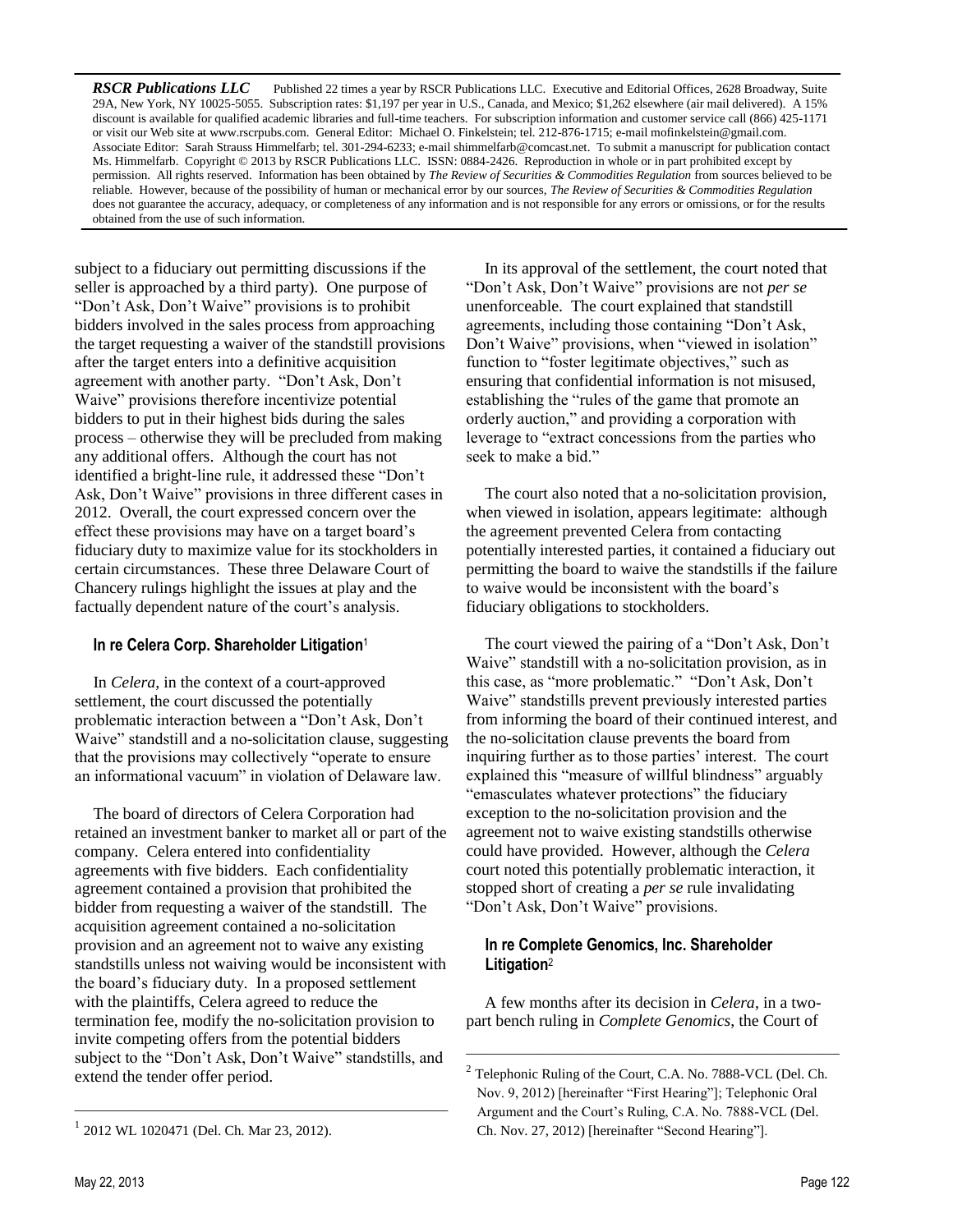Chancery once again weighed in on the validity of "Don't Ask, Don't Waive" standstills. Complete Genomics, Inc. had signed four confidentiality/standstill agreements with a version of a "Don't Ask, Don't Waive" provision, and ultimately entered into a two-step merger agreement, including a provision prohibiting the target from waiving or modifying the standstills (with no fiduciary exception). In the First Hearing, a stockholder plaintiff sought to enjoin enforcement of the no-waiver provision in the merger agreement. The court, under the impression that the confidentiality agreements prohibited only public requests to waive the standstill provisions, refused to grant a preliminary injunction on the condition that the target promptly notify the plaintiff if a party made a nonpublic request to be released from the standstill agreement.

Later that same month in its Second Hearing, after learning that one bidder's standstill provision prohibited both private and public waiver requests, the court did enjoin enforcement of a "Don't Ask, Don't Waive" provision in that bidder's confidentiality standstill agreement. The court noted that "a Don't Ask, Don't Waive Standstill resembles a bidder-specific no-talk clause, in violation of a board's ongoing obligation to 'remain informed' and to 'provide a current, candid and accurate merger recommendation.'" The court found that the use of this provision, under the facts at issue, limited the board's ability to satisfy its fiduciary duties to its stockholders.

#### **In re Ancestry.com Inc. Shareholder Litigation**<sup>3</sup>

The final installment to date in the string of Delaware "Don't Ask, Don't Waive" rulings is the Delaware Court of Chancery's December 2012 bench ruling in *Ancestry.com*.

Ancestry's banker solicited 17 bidders and Ancestry signed 12 confidentiality agreements containing "Don't Ask, Don't Waive" provisions. The winning bidder signed a merger agreement containing a no-solicitation provision that expressly permitted Ancestry to waive any standstill or similar provision. Ancestry did not waive the losing bidders' standstills or "Don't Ask, Don't Waive" provisions before signing the merger agreement. The stockholder plaintiffs sought to enjoin the merger on the basis that the combination of the no-solicitation and the "Don't Ask, Don't Waive" provisions created an "informational vacuum" by preventing the losing bidders from making a topping bid, or even indicating a

willingness to make such a bid, without breaching its standstill agreement with Ancestry, thus preventing the target board from maximizing short-term value for its stockholders. The plaintiffs also sought information as to the specific terms of the standstills. After the plaintiffs filed the litigation, Ancestry waived the "Don't Ask, Don't Waive" provisions in the standstill agreements with all prior bidders. The plaintiffs subsequently sought disclosure relating to Ancestry's decision to waive.

Ultimately, the court found that the target board did not understand the effect of the "Don't Ask, Don't Waive" provision, thereby preventing the board from using the provision for "value-maximizing purposes." The court stated:

I'm not prepared to rule out that they can't be used for value-maximizing purposes. But the value-maximizing purpose has to be to allow the seller as a well-motivated seller to use it as a gavel to impress upon the people it has brought into the process the fact that the process is meaningful; that if you're creating an auction, there is really an end to the auction for those who participate. And therefore, you should bid your fullest because if you win, you have the confidence of knowing you actually won that auction at least against the other people in the process.

The court ordered the target to disclose the effect, and eventual waiver, of the "Don't Ask, Don't Waive" provisions because the stockholders should know what comfort they can take as to the ability of a topping bidder to make a superior proposal under the terms of the acquisition agreement. Specifically, the court found that before Ancestry waived the "Don't Ask, Don't Waive" provisions, there was a segment of the market that could not take advantage of the opportunity to make a superior proposal, at least not without risking that such act would constitute a breach of such bidder's standstill agreement with Ancestry.

The court's ruling in *Ancestry.com* is particularly important for its clarification of the rulings in *Celera* and *Complete Genomics*: the court clarified that although "Don't Ask, Don't Waive" standstills could be found to be inequitable under certain facts, they are not *per se*  illegal.

<sup>————————————————————</sup> <sup>3</sup> Court's Ruling on Plaintiffs' Motion for Preliminary Injunction, C.A. No. 7988-CS (Del. Ch. Dec. 17, 2012).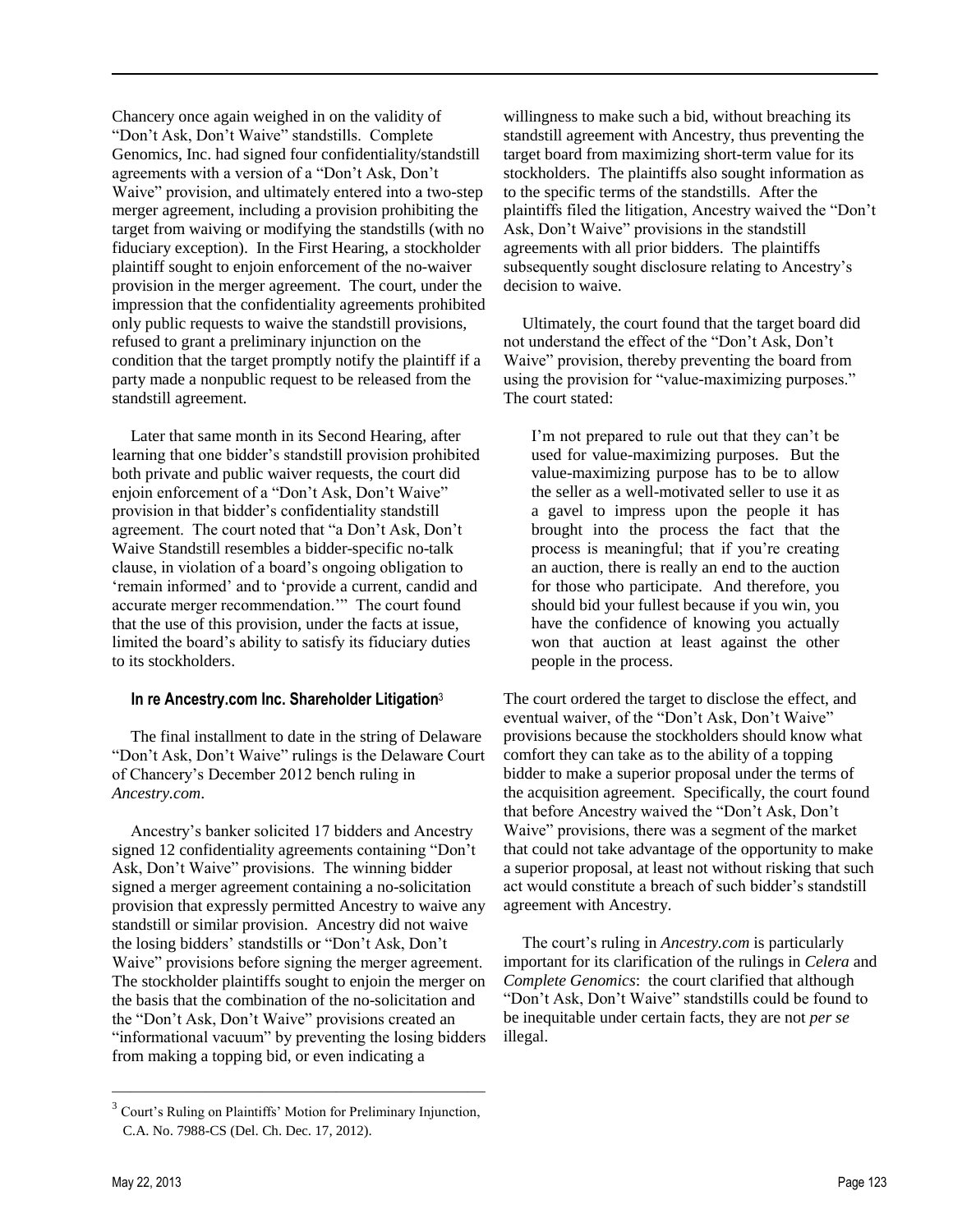#### **In re Intermec, Inc. Shareholder Litigation** 4

An even more recent decision from the State of Washington addressed the validity of "Don't Ask, Don't Waive" standstills. In *Intermec*, plaintiffs sought a preliminary injunction of the stockholder vote on the acquisition of Intermec, a Delaware corporation, by Honeywell under a merger agreement governed by Delaware law, in part because the merger agreement contained a no-solicitation provision and three of the 12 standstill agreements negotiated in a pre-signing market check included "Don't Ask, Don't Waive" standstill provisions. (The other standstills included either a "fallaway" trigger under which the standstill agreements would expire upon a public announcement of a transaction with, or proposal by, another party, or a "confidential proposal carve-out" under which the party could make a private request to waive the standstill agreement.) The Washington Superior Court denied the motion for a preliminary injunction, noting that the three parties subject to "Don't Ask, Don't Waive" provisions were not "serious contenders" – one was only interested in buying a portion of the business, one bowed out of the bidding, and one was never really a player. The court also pointed out that while "[t]he language in *Complete Genomics* goes the farthest in plaintiffs' favor . . . that case does conflict with comments in the *Celera* and *Ancestry* opinions which do essentially indicate that such provisions are not per se unenforceable."

# *"Don't Ask, Don't Waive" Practice Points*

The cases indicate that a "Don't Ask, Don't Waive" standstill is a powerful value-maximizing tool in the sales process; therefore, a board needs to be informed of the interplay between a no-solicitation provision in a definitive acquisition agreement, a "Don't Ask, Don't Waive" provision in a standstill agreement, and a provision in a definitive acquisition agreement under which the seller agrees not to waive any prior standstills. The board should consider the advice of its financial advisor as to whether it would be value-maximizing under the circumstances for the prior bidders in the process to continue to be bound by the standstill agreement, including the "Don't Ask, Don't Waive" provision, or whether the standstill should fall away once the target enters into a definitive acquisition agreement. Moreover, if the circumstances warrant, before signing a definitive acquisition agreement, the board should consider whether it should waive any standstill agreements, including the "Don't Ask, Don't Waive" provisions. The board should also consider the

existence of standstills entered into outside of the current sale process and the possibility that the provision in the definitive acquisition agreement to not waive any existing standstills would limit those parties, even though not involved in the current sale process, from making a topping bid. Finally, the board should consider the extent of the disclosure required of the details of standstills entered into by various bidders.

# **"BACK-DOOR" STANDSTILLS**

The second important development involving confidentiality agreements (also commonly referred to as nondisclosure agreements) is the Delaware Court of Chancery's interpretation of use and disclosure provisions in confidentiality agreements so as to prevent the recipient of confidential information under such agreements from launching a hostile takeover, even in the absence of an express standstill provision, if the hostile tender offer resulted in a violation of the use or disclosure provisions of the confidentiality agreements.

#### **Martin Marietta Materials, Inc. v. Vulcan Materials Co**. 5

*Martin Marietta* involved a hostile takeover attempt by Martin Marietta for Vulcan. Martin Marietta and Vulcan had agreed to provide one another with nonpublic information under the terms of a nondisclosure agreement ("NDA") in connection with their exploration of a negotiated merger of equals. Under the NDA, each party agreed it (i) would use the other party's confidential information "solely for the purpose of evaluating a Transaction," with "Transaction" defined as "a possible business combination transaction . . . between" Martin Marietta and Vulcan or one of their subsidiaries, and (ii) would not disclose such information for purposes other than the evaluation of a Transaction. Also under the NDA, the parties agreed not to disclose the fact that confidential information was made available or that discussions or negotiations had taken place, unless disclosure was "legally required." The NDA also included a process requiring the party compelled to disclose information in response to an external demand to give prior notice to the other party to give that other party an opportunity to seek a protective order preventing such disclosure. Similar restrictions on use and disclosure were contained in a joint defense and confidentiality agreement (the "JDA") between the parties, which provided that confidential materials could be used "solely for purposes

————————————————————

————————————————————

<sup>4</sup> No. 12-2-01841-1 (Wash. Super. Ct. Mar. 15, 2013).

<sup>5</sup> 56 A.3d 1072 (Del. Ch. 2012), *aff'd*, \_\_\_ A.3d \_\_\_, 2012 WL 2783101 (Del. July 10, 2012).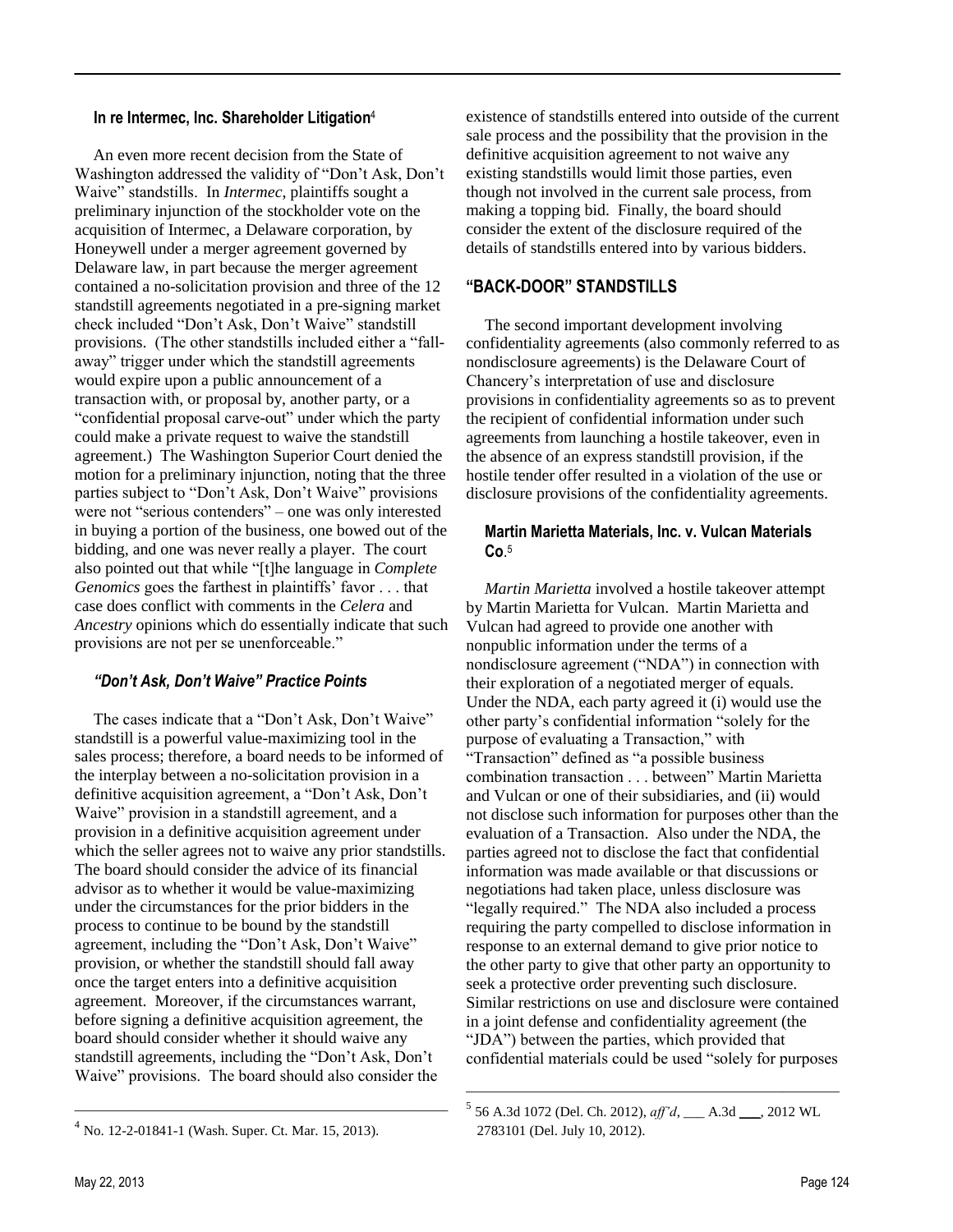of pursuing and completing the Transaction," and used a different definition of "Transaction" than that in the NDA (in this case, "a potential transaction being discussed by [the parties] . . . involving the combination or acquisition of all or certain assets of their stock").

After executing the NDA and the JDA, Vulcan lost interest in the merger, and Martin Marietta, taking advantage of a decline in Vulcan's stock price, sought to acquire Vulcan by way of an exchange offer made directly to Vulcan's stockholders. Martin Marietta sought a declaration from the Delaware Court of Chancery that the NDA and JDA did not bar its exchange offer.

Vulcan argued that Martin Marietta breached the NDA and JDA by using the confidential information to formulate a hostile bid, and a hostile bid does not qualify as a "business combination transaction between" Vulcan and Martin Marietta because the exchange offer does not require a contract "between" the companies leading to a combination. Vulcan also argued that even if Martin Marietta could launch a hostile bid, it could not reveal publicly its prior discussions with Vulcan (or any of the confidential information) in federally required filings in connection with the exchange offer, because the "legally required" exception only applied if the requirement to disclose came from an external demand (*e.g.*, requests via legal proceedings, subpoena, civil investigative demand). Since there was no external demand (but instead simply a unilateral decision to launch the exchange offer triggering the federal disclosure requirements), Martin Marietta should not be permitted to disclose. Finally, Vulcan argued that even if Martin Marietta could launch a hostile bid and could make the follow-on disclosures triggered by federal rules, Martin Marietta went further and disclosed information when such information was not legally required to be disclosed – *i.e.*, in investor calls and press releases.

Martin Marietta argued that the lack of an explicit standstill agreement in the NDA and JDA allowed for the exchange offer. Martin Marietta also argued that a tender offer constituted a "Transaction" under the NDA and the JDA because it was a business combination between the parties, and therefore Martin Marietta should be permitted to use the confidential information in its consideration of its exchange offer and back-end merger. Finally, Martin Marietta argued that "legally required" exceptions to the nondisclosure obligation should not be limited to external demands but should include any time a disclosure is legally required – even if the requirement is triggered by a party's own discretionary actions. Once such information was disclosed in a required public filing, Martin Marietta

argued it should be free to disclose the same information in other formats, such as in investor conference calls.

The court found that Martin Marietta breached the NDA. The court's factual findings – namely, (i) that Martin Marietta's CEO was concerned about confidentiality and was initially only interested in sharing information in support of a consensual deal and (ii) that Martin Marietta used confidential Vulcan information in launching and formulating the terms of its hostile bid – were important to the court's finding of a breach.

The court found that although "business combination transaction" has no single, clear meaning, and "between" could refer to a negotiated transaction between the parties or the eventual mingling of assets, the extrinsic evidence (negotiating history, course of conduct, objective manifestations of intent) supported Vulcan's interpretation of the ambiguous phrase "business combination transaction between" Vulcan and Marietta as prohibiting use of confidential information in a hostile transaction. The court also found that the exchange offer was not a "Transaction" under the JDA because it was not a transaction "being discussed" at the time the JDA was negotiated. Moreover, the court found "legally required" to be an ambiguous term and looked to the drafting history and the Martin Marietta CEO's initial intent to maintain maximum confidentiality in interpreting its meaning. Based on the extrinsic evidence, the court found that the only disclosures that were "legally required" were those that were in response to an external demand. Therefore, Martin Marietta's Form S-4, with 10 pages of negotiating history included therein, breached the nondisclosure obligations of the NDA because it was not filed in response to an external demand. Beyond that, even if the Form S-4 disclosure was "legally required," disclosure of the same information to the media and on investor calls was a breach. The court enjoined Martin Marietta's bid for four months, thereby preventing Martin Marietta from running an opposing slate of directors at Vulcan's annual meeting – effectively, a "back-door" standstill in the absence of an actual standstill agreement. The Delaware Supreme Court affirmed.

#### *"Back-Door" Standstill Practice Points*

*Martin Marietta* provides several useful takeaways with regard to "back-door" standstills. Practitioners should use care when drafting "use" restrictions in confidentiality agreements. Practitioners will want to craft terms such as "transaction" carefully, and ought to pay particular attention to the use of "between" versus "involving" in such definitions. The negotiating history